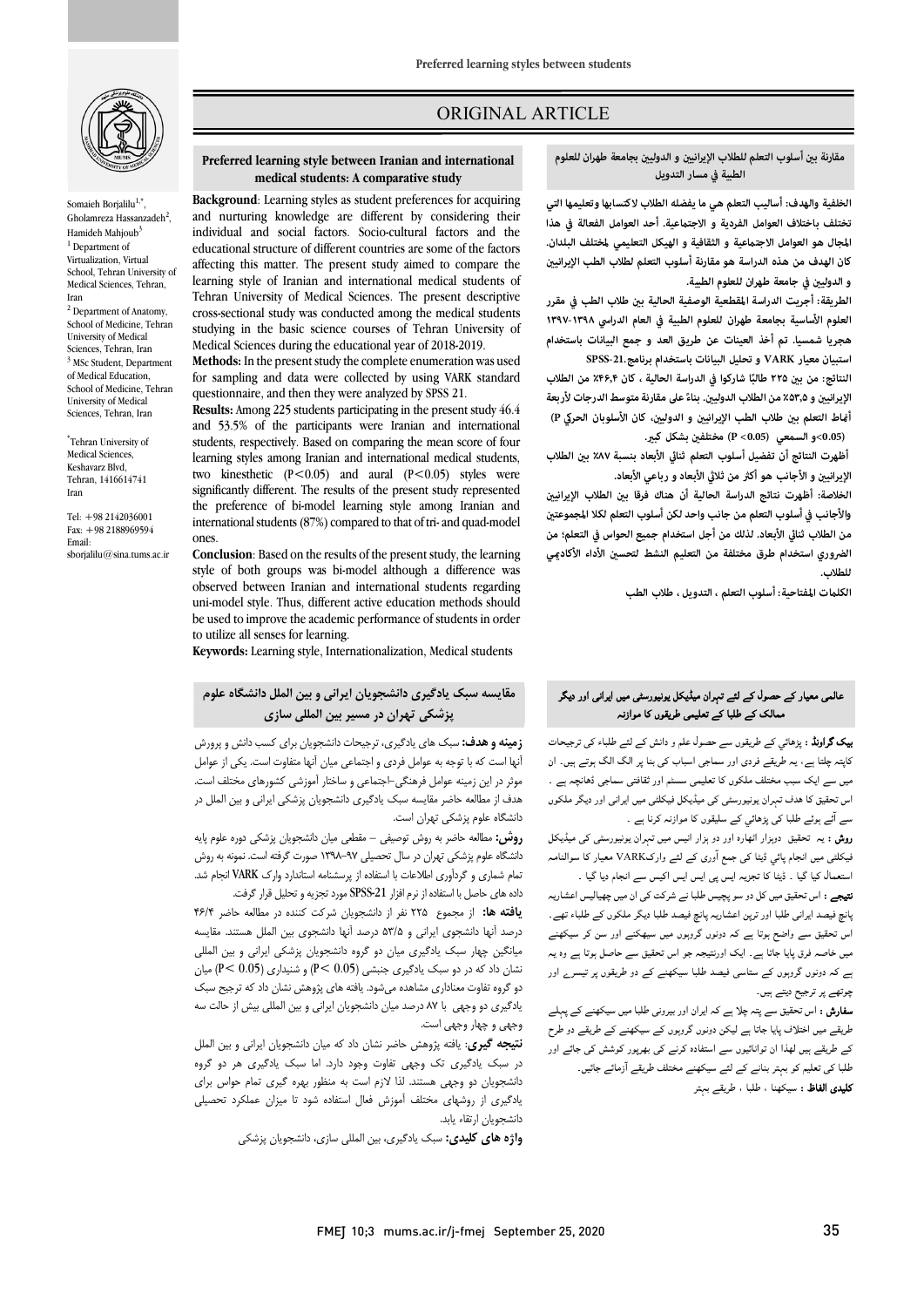### **INTRODUCTION**

 Internationalizing educational system is regarded as one of the important strategies of higher education system during recent years. The internationalization of higher education has faced the inclusive growth and welcomed well by the Soderqvist (2) considered internationalizing higher education as the process of changing the status of one higher education institution from national to international in order to increase educating and learning quality and achieve desired and intended competency at a superior and international level universities and higher education institutions in Iran (1). international level.

 The internationalization of higher education in the theory of "the process of integrating international dimension into the activities and programs of higher education" aimed to raise a students  $(3)$ . Based on the previous studies, internationalizing higher education system is positively related to the improvement of curriculum quality (4). Educational departments focus on increasing the quality of Improving teaching standards in departments based on international standards and indexes is considered as one of approaches for increasing the quality of higher education programs (5). In this regard, paying attention to the learning learning styles of students with various cultures are different due to the dependency of these styles on culture (6). Effort to understand students is ineffective for achieving educational objectives and improving educational quality, Universities should recognize the differences between learning styles in different cultures so that they can support learning and modifying educational programs for new responsible, critic, and global citizen generation activities and programs by internationalizing curriculum. style of learners is regarded significantly important. The regardless of the cultural background of learners. empowering students (7).

empowering students (7).<br>Learning style is the habit of processing received information and is regarded as one of the factors affecting learning. It is considered as cognitive and emotional trait and physiological behaviour which relative constantly indicates how educational environment is understood, acted and for responded. Researchers believe that each learner possesses preferred recognizable and stable methods understanding, organizing, and storing information (8).

 Fleming considered learning styles as individual differences and preferences for concernig, organizing, and uninking<br>about information (9). Additionally, he proposed four learning styles based on Neuro-Linguistic Model and described them based on Sensory Modalities. VARK is regarded as the classification of educational preferences and focuses on individual differences in the method of acquiring following. Learners with visual learning style are trained by using map, chart, graph, colour, and image. The learners having aural style prefer to explain contents to some they prefer to learn by listening. Regarding read/Write learning style, learners print articles, reports, and textbooks, in addition they take notes from web pages and read them. and preferences for collecting, organizing, and thinking information. Four approaches of learning style are as disputable topics with other students and professors and

 Learners with kinaesthetic style often learn through trial and concepts, referral to lab, problem solving, and sample collection (10), which is abbreviated as VARK. Considering this theory, learners can apply uni-model learning style a few styles involving bi-, tri-, and quad-model for their receive information in different forms. Accordingly, they error, activities done for the better understanding of (visual or aural) or the multi-model style meaning the use of learning. Learners with multi-model learning style prefer to receive and process information with all their senses (11).

 The studies conducted in different countries represented that the students of medical sciences university's prefer kinaesthetic styles were dominant in first-year Indian medical students (13, 14). Pre-clinic medical students in Oman possessed multi-model learning style, while aural and kinaesthetic style was often observed in learners with bi- pre-clinic medical students in Barbados (16). Regarding Pakistani medical students, 44 and 36% preferred bi- and multi-model learning styles, respectively (17). Pre-clinic medical students in Malaysia possessed multi-model style different learning styles (12). For example, aural and model learning style (15). Multi-model style was reported in although kinaesthetic learning style was dominant (18).

 Various studies mentioned different learning style as the dominant style of Iranian medical students, among which some introduced visual (11) or aural style as the dominant  $s(t)$  is the unit of all  $(22)$  reported readywine realiting<br>style as dominant among international students of Tehran University of Medical Sciences. Considering the conducted studies, the learning style of Iranian and international medical students should be known in order to improve Iran can be matched with the learning styles of Iranian and international students. Moreover, a kind of balance can be created among their styles based on recognizing and comparing their learning style and preferences. One of the information about dominant style of Iranian medical students. Thus, the present study aimed to identify and compare the learning style of Iranian and international medical students, which affects the internationalization of ֦ one (19-21). Gebru et al. (22) reported read/Write learning education methods. In this regard, the education methods of weaknesses of some research in this field is the lack university.

#### **METHODS**

 The present descriptive cross-sectional study was conducted among medical students of Tehran University of Medical applied for sampling. The data were collected by using the Persian version of VARK questionnaire (23). The present questionnaire involving 16 four-choice questions sought to measure learning style. Regarding the method of scoring in guidance of questionnaire were determined based on the type of filled choice in each question to determine the type of dominant style. Further, choices were designed to select each option specifying a particular style, while more options opinions. Furthermore, acquiring higher score in each learning style indicated greater individual's tendency to that Sciences during 2018-2019. Complete enumeration was VARK standard questionnaire, the collected scores of could be selected if one option failed to represent their

֦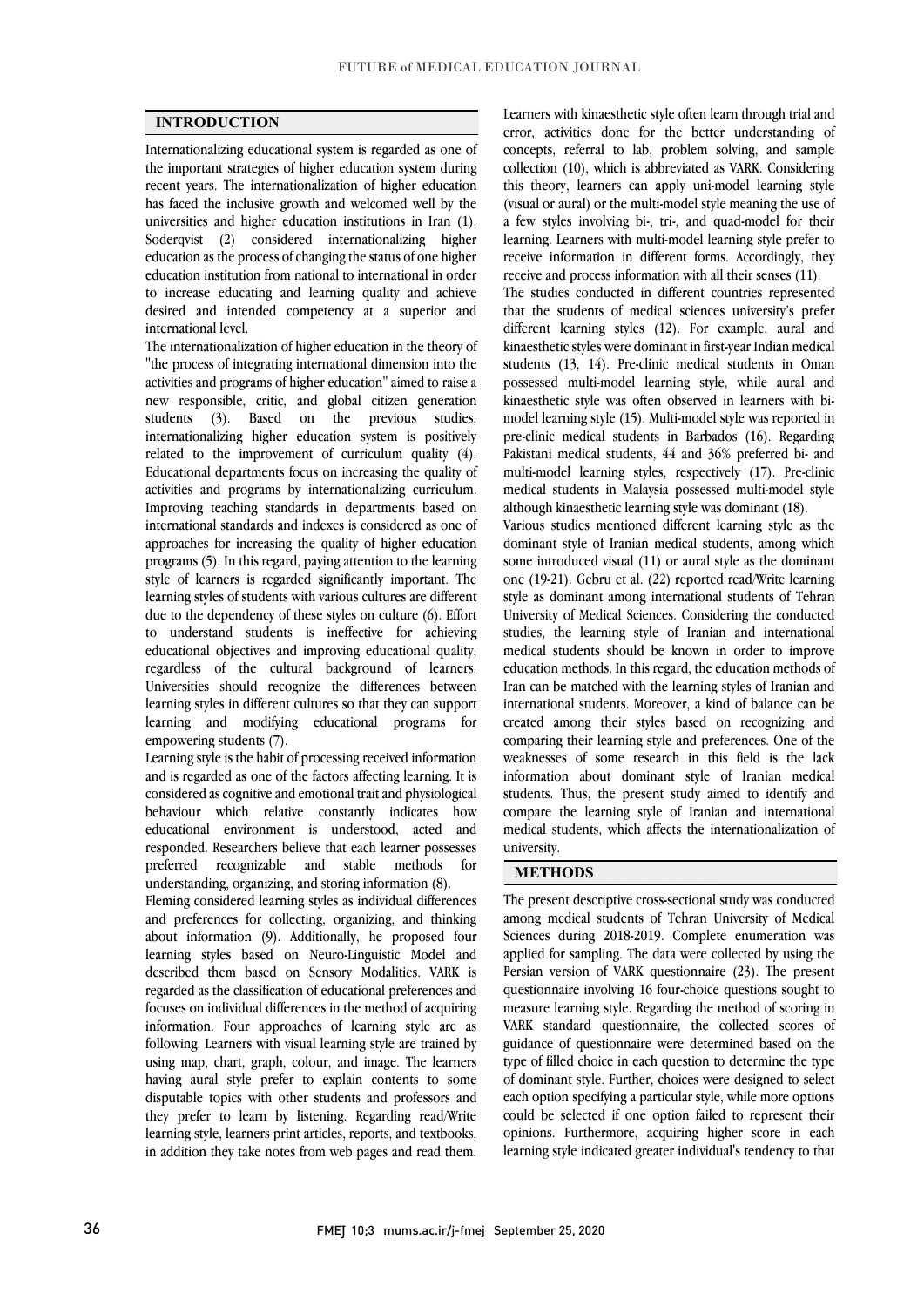achieved equal score in two or more styles. The technical characteristics of the present study were reported in Persian style, while multi-model style was considered if individuals version (21).

 Protecting the personal and confidential information of all voluntarily in the present study. Data were analysed by using SPSS 21. The frequency distribution of questionnaire results was examined. The means for each item were calculated and items with higher use were identified. The standard of P <0.05 was used to determine the statistical significance of  $\overline{\phantom{0}}$ participants was exactly predicted and they participated results.

## **RESULTS**

 The statistical population included 225 students of Tehran University of Medical Sciences in basic science courses with

students were male and 44.8% were female. In addition, 46.4 and 53.6% were Iranian and international students the mean age of  $21.5 \pm 1.5$  years old. Furthermore, 55.2% of respectively.

 Figure1 displays the distribution of learning style among Iranian medical students, among whom 24, 18, 14, and 12% styles, respectively. Additionally, multi-model style was observed in 32% of participants, among whom 87, 9.67, and 3.33% preferred bi-, tri- and quad-model learning style, respectively. Figure 2 indicates learning styles involving uni-, preferred aural, kinaesthetic, read/ Write, and visual learning bi-, and multi-model among Iranian medical students.

Figure 3 displays the distribution of learning styles among international medical students, by indicating that aural, kinaesthetic, read/Write and visual styles were preferred by 15, 23, 14, and 9% of participants, respectively. Furthermore,



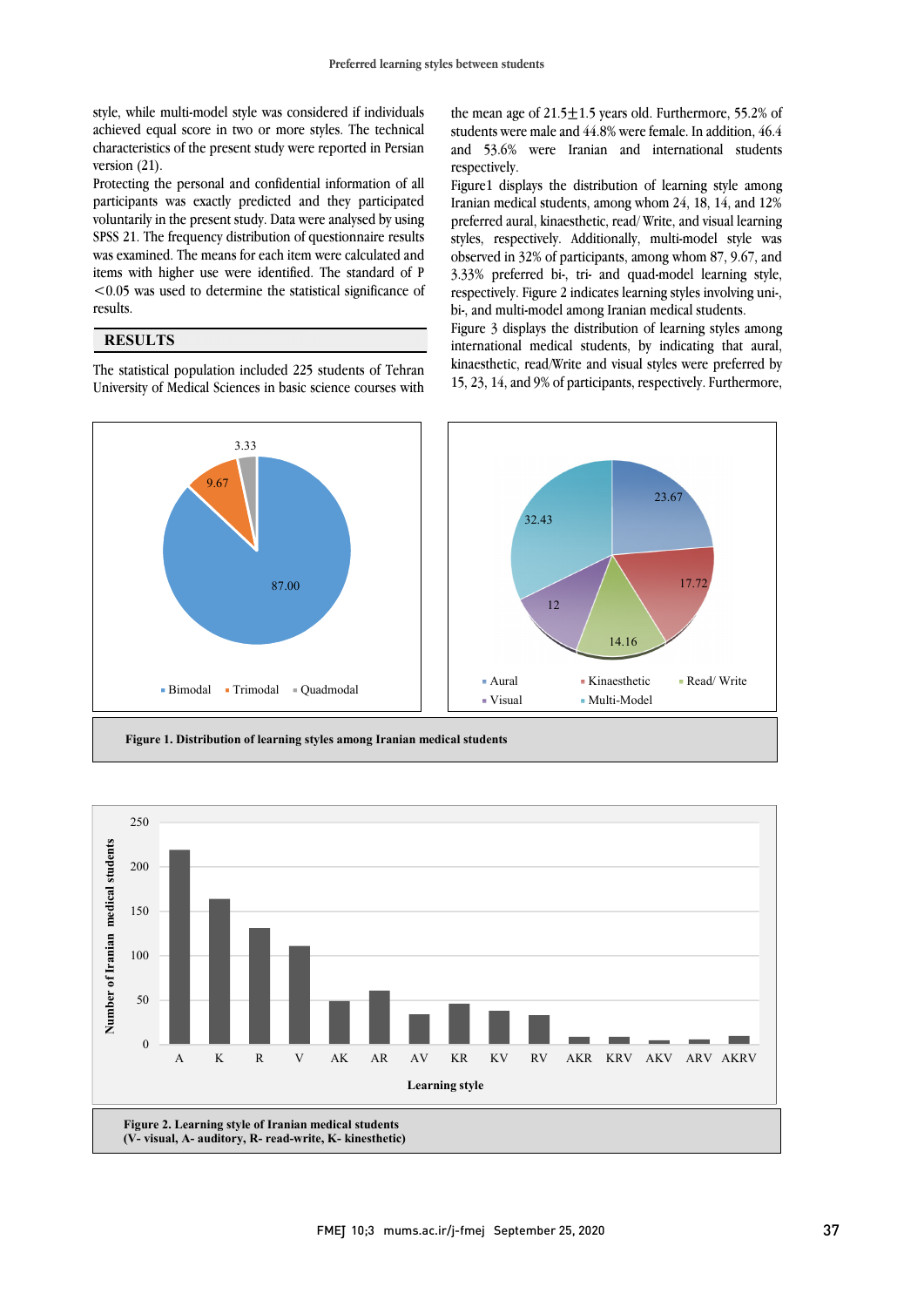39% of students possessed multi-model learning style, among whom 87.59, 11.69, and 0.73% learned by bi-, tri-, and quad-model styles, respectively. The uni-, bi-, and multimodel learning styles of international medical students are separately represented in Figure 4.

As shown in Table 1, the kinaesthetic  $(P<0.05)$  and aural (P<0.05) learning styles of Iranian and international medical students are significantly different by comparing the mean scores related to two groups. The mean score of the kinaesthetic style related to international students  $(M=14.25)$  is higher in comparison to that of Iranian students, while mean score of aural style is more in Iranian students  $(M=13.75)$  compared with international ones. Furthermore, no difference was observed between the two groups regarding other learning styles.

# **DISCUSSION**

The present study aimed to assess the learning preferences of Iranian and international medical students based on VARK model. Tehran University of Medical Sciences as the most top medical sciences university in Iran has considered attracting perspective during past years. In this regard, recognizing the learning preferences of students for matching educational strategies is regarded as one of the priorities of educational system. international students and internationalizing university as its

 difference was observed between Iranian and international students regarding kinaestheticand aural learning styles. The mean score of the aural style related to Iranian students was Based on the results of the present study, a significant



٦

**Figure 3. Distribution of learning styles among international medical students**

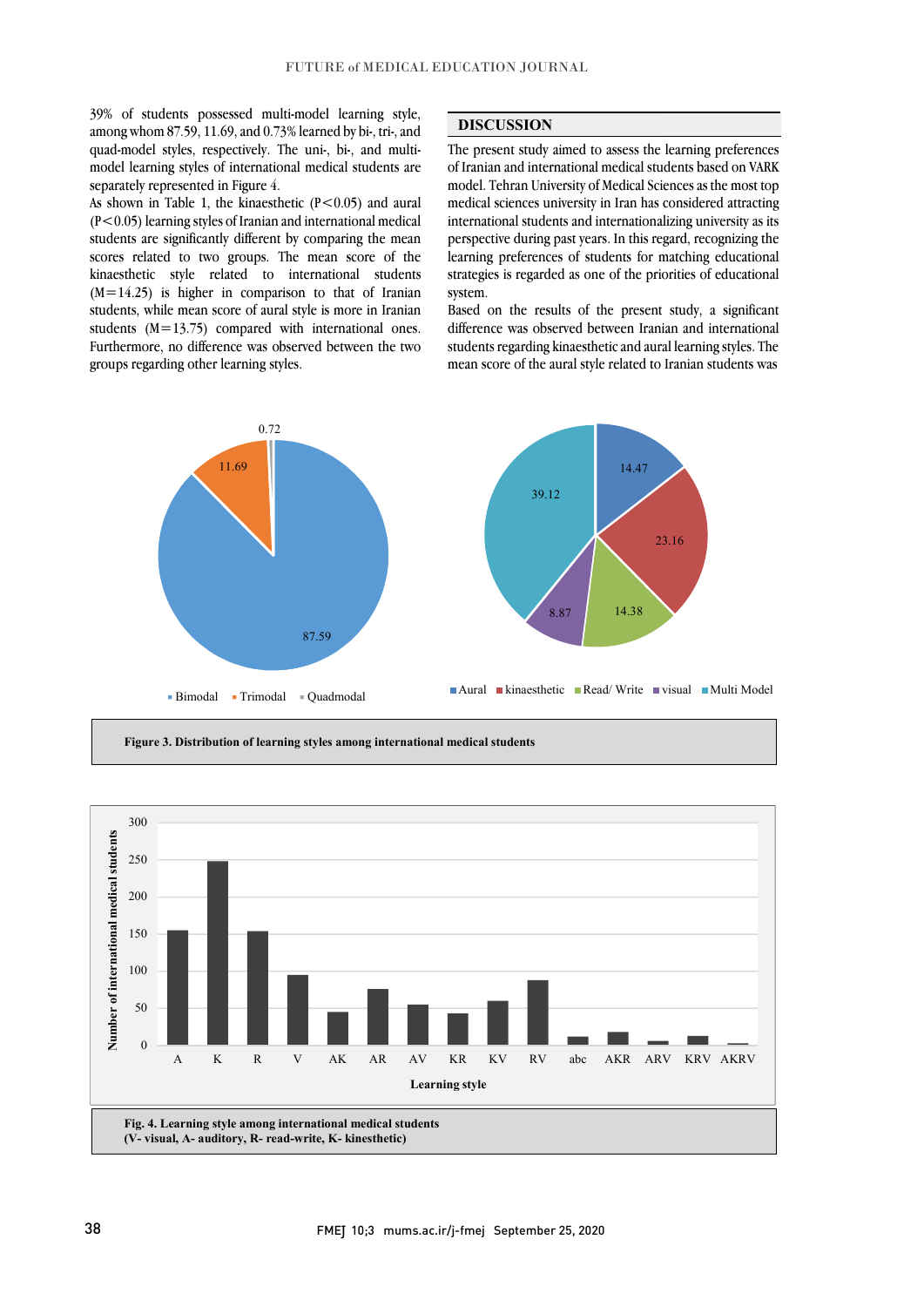| Table 1. Mean gender differences on the learning style VARK             |                        |             |         |          |
|-------------------------------------------------------------------------|------------------------|-------------|---------|----------|
| <b>VARK</b>                                                             | <b>Students</b>        | Mean (SD)   | t-value | P        |
| Kinaesthetic                                                            | Iranian students       | 10.25(5.23) | $-1.59$ | $0.012*$ |
|                                                                         | International students | 14.25(8.57) |         |          |
| Aural                                                                   | Iranian students       | 13.75(8.29) | 1.59    | $0.012*$ |
|                                                                         | International students | 9.68(5.87)  |         |          |
| Read/Write                                                              | Iranian students       | 8.18(5.03)  | $-0.59$ | 0.559    |
|                                                                         | International students | 9.75(9.24)  |         |          |
| Visual                                                                  | Iranian students       | 6.93(4.7)   | 0.60    | 0.548    |
|                                                                         | International students | 5.93(4.55)  |         |          |
| indicates that the value is statistically significant at the 0.05 level |                        |             |         |          |

higher compared with that of the international students, while the mean score of kinaesthetic learning style related to international students was more in comparison to that of Iranian students. The results of the present study are consistent with those of Parashar (14) who reported that the students utilized aural devices to learn their basic science courses during the early years of educating, direct their learning preferences toward aural learning style due to the feature of digital generation students (14). Additionally, they selected kinaesthetic preferences and a scientific activity for doing practical skills which are in line with the results of the present study. According to Peymani et al. (24) 58% of Iranian medical students preferred multi-model learning style and their dominant style was aural style. Bokhari and Zafar (25) concluded that medical students used bi-model learning style with preference of aural style. Lio et al. found that the dominant learning style of pre-clinic students in Malaysia was uni-model style with the preference of kinaesthetic style (26). Aural style was reported as dominant learning style for Saudi medical students (25). According to Jamani et al., 80% of students in the Pangam of Pakistan possessed a uni-model style with preference of kinaesthetic style (18). Accordingly, different learning preferences were observed for the students with diverse educational programs in various countries. The existence of different education methods and strategies in the educational systems of various countries is regarded as one of the most important reasons as shown by the results of the present study. Unfortunately, the educational method governing education in Iran is lecture through which students are trained and entered into higher education system. Based on the results of the present and previous studies, Iranian students mostly prefer aural learning style to acquire information because of governing lecture method in medical educational system. However, the international students entered into the medical educational system of Iran possess kinaesthetic style and prefer to acquire information through practical sessions. Thus, this difference should be considered to improve the academic performance of medical students and internationalize medical educational system. Learners with visual and kinaesthetic learning style prefer visual and practical educational methods, respectively. The value of learning increases by harmonizing educational methods and learning styles (27). Accordingly, in order to consider the different learning styles of students with various socio-cultural history for developing the internationalization of educations, current differences should be highlighted as well as modern, active, and diverse medical educational methods should be used.

Based on the results of the present study, uni- and multimodel learning styles were preferred by 61 and 39% of international medical students, respectively, while 68% of Iranian students possessed uni-model and 32% had multimodel learning style. In addition, bi-model style was preferred by 87% of participants and it was regarded more important compared with tri- and quad-model styles. Unimodel learning style was reported as the style preferred by medical students in some studies (28-30). However, multimodel style was preferred by 61-69% of American students (31) and 69% of Korean medical students as reported by Daud et al. (30). Regarding the educational systems of countries, active learning strategies are used more in comparison to lectures. In fact, active learning strategies results in nurturing the learners having different learning styles (28), while conventional methods such as lecturing are used by students with aural style because of learning contents and information mentioned orally without interaction with teacher. The focus of educational system in Iran on lecturing and limitation of some methods such as discussion and practical activity are regarded as one of the main reasons for preferring uni-model learning style among the students under study. Based on the previous studies, multiple learning environments, especially using aural and visual contents, increase learning (32). Considering the development of modern technologies in educational system, modern educational methods should be utilized along with digital media and simulation tools to nurture and empower learners with multi-model learning style. Furthermore, it is suggested that the learning styles of students be assessed by using other relevant tools in further studies.

Some limitations were observed in the present study similar to other studies. Accuracy in generalizing results is regarded as one of the important limitations of the present study. The present study was conducted among a limited number of students in basic science courses. Consequently, selecting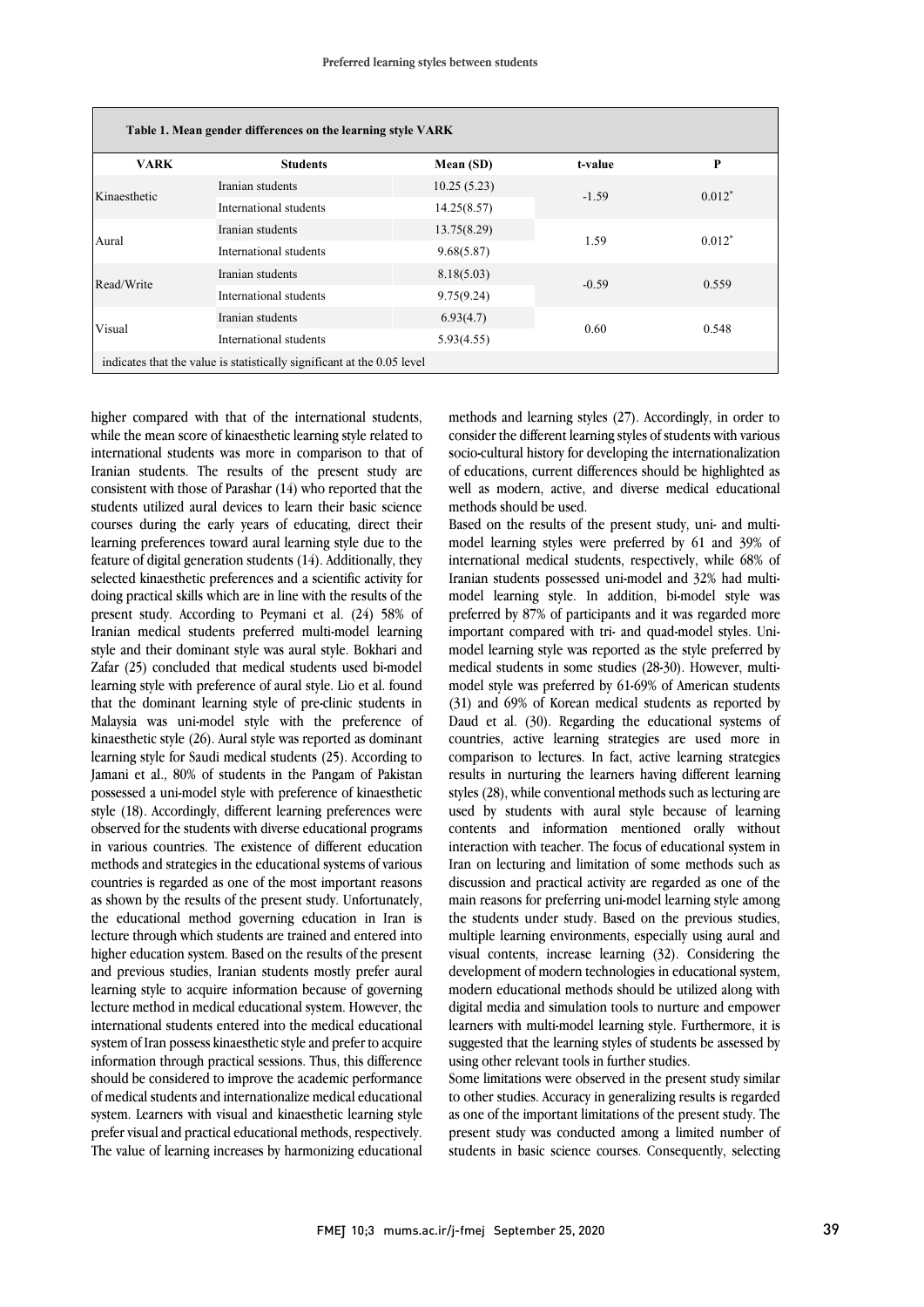and comparing the information related to the different groups of medical students are recommended for further studies.

Considering the learning preferences and styles of students, it is suggested that the professors of medical sciences be empowered necessarily to be familiar with and apply active educational strategies. Finally, their effectiveness was evaluated to increase learning and motivation among medical students.

Based on the present study, the students of Tehran University of Medical Sciences possessed uni-model learning style. Aural and kinaesthetic styles were preferred by Iranian and international students, respectively. Thus, various educational methods should be used to apply all the senses of students for learning contents in order to get a multi-model learning.

#### **Ethical considerations**

Ethical issues (Including plagiarism, informed consent, misconduct, data fabrication and/or falsification, double publication and/or submission, redundancy, etc.) have been completely observed by the authors.

## **ACKNOWLEDGEMENT**

The authors would like to thank for the cooperation of the medical students of Tehran University of Medical Sciences.

**Financial Support:** The authors had no sponsorship.

**Conflict of interest:** The authors reported there is no conflict of interest in connection with this article.

#### **REFERENCES**

1. Knight J. International education hubs: Student, talent, knowledge-innovation models: Springer Science & Business Media;  $2013.$ 

2. Söderqvist M. Internationalisation and<br>its management at higher-education management at higher-education institutions. Applying conceptual, content and discourse analysis: Helsinki School of Economics; 2002.<br>3. Althach

3. Altbach PG, Knight J. The internationalization of higher education: Motivations and realities. Journal of studies in international education. 2007;11(3-4):290- 305.

4. Horn AS, Hendel DD, Fry GW. Ranking the international dimension of top research universities in the United States. Journal of Studies in International Education. 2007;11(3-4):330-58.

5. Biddle S. Internationalization: Rhetoric or reality?: American council of learned societies, New York; 2002.

6. Holtbrügge D, Mohr AT. Cultural determinants of learning style preferences. Academy of Management Learning & Education. 2010;9(4):622-37.<br>7. Jov S. Kolb DA. Are

Joy S, Kolb DA. Are there cultural differences in learning style? Int J Intercult Relat. 2009;33(1):69-85.

8. Rezigalla AA, Ahmed OY. Learning style preferences among medical students in the College of Medicine, University of Bisha, Saudi Arabia (2018). Adv Med Educ Pract. 2019;10:795.

9. Fleming N, Baume D. Learning Styles Again: VARKing up the right tree! Educational developments. 2006;7(4):4.

10. Urval RP, Kamath A, Ullal S, Shenoy AK, Shenoy N, Udupa LA. Assessment of learning styles of undergraduate medical students using the VARK questionnaire and the influence of sex and academic<br>performance. Adv Physiol Educ. performance. 2014;38(3):216-20.

11. Lujan HL, DiCarlo SE. Too much teaching, not enough learning: what is the solution? Adv Physiol Educ. 2006;30(1):17- 22

12. Marcy V. Adult learning styles: How the VARK Learning Styles Inventory can be used to improve student learning. Perspectives on Physician Assistant Education. 2001;12(2):117-20.

13. Mondal H, Mondal S, Das D. Learning style preference for basic medical science: A key to instructional design. Int J Clin Exp Physiol. 2016;3(3):122-6.

14. Parashar R, Hulke S, Pakhare A. Learning styles among first professional northern and central India medical students during digitization. Adv Med Educ Pract. 2019;10:1.

15. Panambur S, Nambiar V, Heming T. Learning style preferences of preclinical medical students in Oman. Oman Med J. 2014;29(6):461.

16. Ojeh N, Sobers-Grannum N, Gaur U, Udupa A, Majumder MAA. Learning style preferences: A study of Pre-clinical Medical Students in Barbados. J Adv Med Educ Prof. 2017;5(4):185.

17. Khan AK, Khan KR, Bashir Z, Hanif A. Learning style preferences among students of medical and dental colleges.<br>Advances in Health Professions Health Professions Education. 2015;1(1).

18. Jamani NA, AbdAziz KH, Ab Karim HSC, Nizar FA, Dzulkarnain HN, Azimi MI. Learning Style Preferences among Preclinical Medical Students in a Public University in Pahang. Age. 2018;21:0.84.

19. Javadinia A, Sharifzade G, Abedini M, Khalesi M, Erfaniyan M. Learning styles of medical students in Birjand University of Medical Sciences according to VARK model. Iranian journal of medical education. 2012;11(6):584-9. Persian.

20. Zamani N, Kaboodi A. Evaluation of the VARK model learning styles selection in medical students. Health Research. 2017;2(2):109-15. Persian.

21. Akhlaghi N, Mirkazemi H, Jafarzade M,

Akhlaghi N. Does learning style preferences influence academic performance among dental students in Isfahan, Iran? Journal of<br>educational evaluation for health educational professions. 2018;15. Persian.

22. Gebru AA, Nasrabadi AN, Nigussie AW, Kahsay WG. Assessment of postgraduate international students' learning preference's at Tehran University of Medical Sciences, Tehran, Iran. Journal of Medical & Allied Sciences. 2016;6(1):14.

23. Mehdipour M, Mortazavi H, Yazdani J, Namdari M, Moradi M. Learning Styles of Dental Students at Shahid Beheshti University of Medical Sciences Using VARK Questionnaire. Iranian Journal of 2018:18:176-82 Persian.

24. Peyman H, Sadeghifar J, Khajavikhan J, Yasemi M, Rasool M, Yaghoubi YM, et al. Using VARK approach for assessing preferred learning styles of first year medical sciences students: a survey from Iran. Journal of clinical and diagnostic research: JCDR. 2014;8(8):GC01. Persian.

25. Bokhari NM, Zafar M. Learning styles and approaches among medical education participants. Journal of Education and Health Promotion. 2019;8(1):181. Persian.

26. Liew S-C, Sidhu J, Barua A. The relationship between learning preferences (styles and approaches) and learning outcomes among pre-clinical undergraduate medical students. BMC Med Educ. 2015;15(1):44.

27. Cuevas J. Is learning styles-based instruction effective? A comprehensive analysis of recent research on learning styles. Theory Res Educ. 2015;13(3):308-33. 28. DiCarlo SE. Too much content, not enough thinking, and too little FUN! Adv Physiol Educ. 2009;33(4):257-64.

29. Almigbal TH. Relationship between the learning style preferences of medical students and academic achievement. Saudi Med J. 2015;36(3):349.